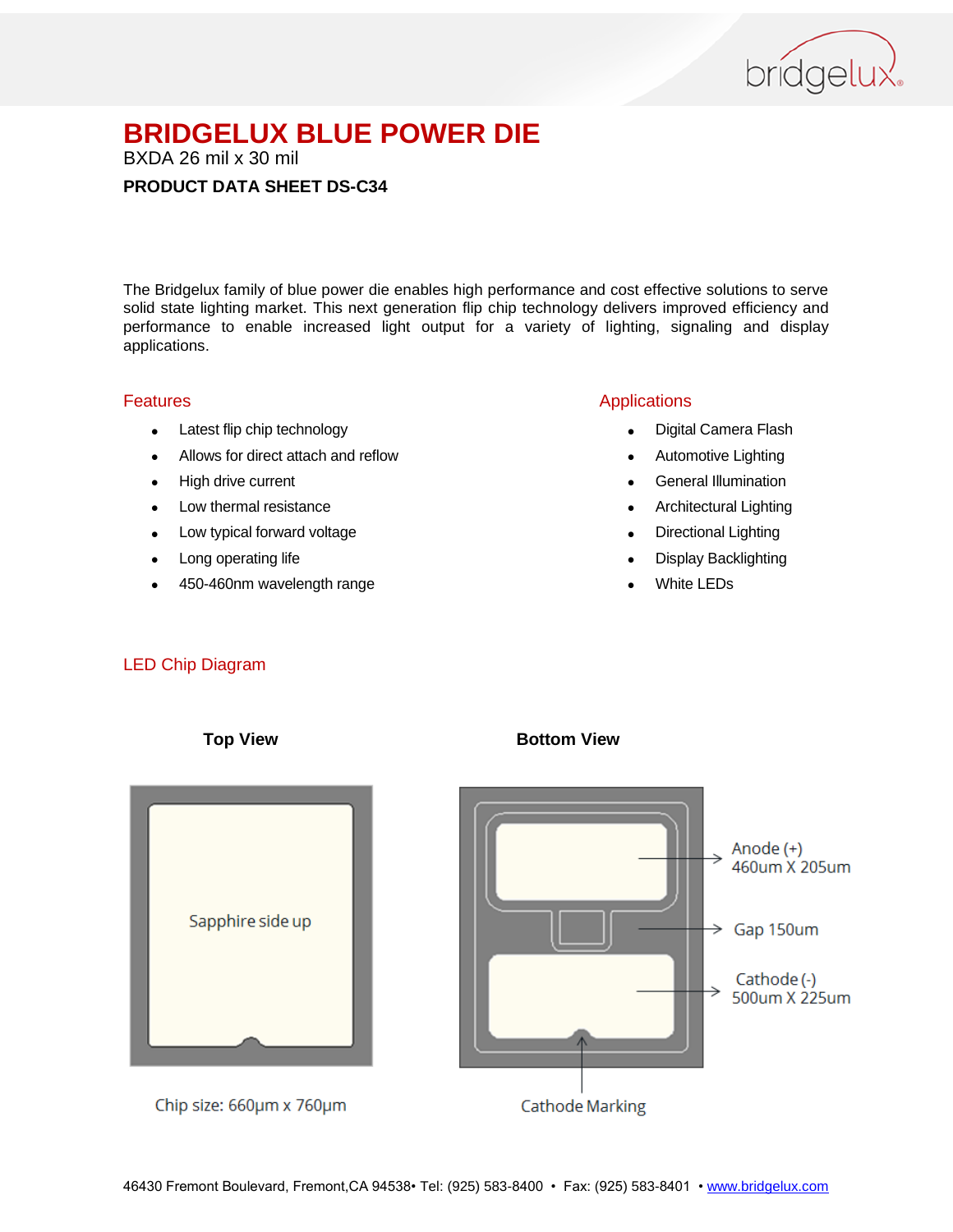BXDA 26 mil x 30 mil

### Product Nomenclature

### **B X D A 2630 X X X – Y – Z**

Where:

|  |  | BXDA: Designates product family |
|--|--|---------------------------------|
|--|--|---------------------------------|

- 2630: Designates die size (26 mil x 30 mil)
- XXX: Designates dominant wavelength bin
- Y: Designates radiometric power bin
- Z: Designates forward voltage bin

### Part Numbering and Bin Definitions

Bridgelux LED chips are sorted into the brightness and dominant wavelength bins shown below at  $I_f =$ 350 mA. Each blue tape contains die from only one brightness bin and one wavelength bin.

The forward voltage bins are 3.0-3.1 V (A1), 3.1-3.2 V (A2), 3.2-3.3 V (B1), 3.3-3.4 V (B2), 3.4-3.5 V (C1) and 3.5-3.6 V (C2). The maximum forward voltage ( $V_f$  max) = 3.6 V.

| <b>Dominant</b> | <b>Power Bin H1</b> | <b>Power Bin H2</b> |  |
|-----------------|---------------------|---------------------|--|
| Wavelength      | $(420 - 440$ mW)    | $(440 - 460$ mW)    |  |
|                 |                     |                     |  |
| 450 to 452.5nm  | BXDA2630450-H1-z    | BXDA2630450-H2-z    |  |
| 452.5 to 455nm  | BXDA2630452-H1-z    | BXDA2630452-H2-z    |  |
| 455 to 457.5nm  | BXDA2630455-H1-z    | BXDA2630455-H2-z    |  |
| 457.5 to 460nm  | BXDA2630457-H1-z    | BXDA2630457-H2-z    |  |
|                 |                     |                     |  |
|                 |                     |                     |  |
| <b>Dominant</b> | <b>Power Bin J1</b> | <b>Power Bin J2</b> |  |
| Wavelength      | $(460 - 480$ mW)    | $(480 - 500$ mW)    |  |
|                 |                     |                     |  |
| 450 to 452.5nm  | BXDA2630450-J1-z    | BXDA2630450-J2-z    |  |
| 452.5 to 455nm  | BXDA2630452-J1-z    | BXDA2630452-J2-z    |  |
| 455 to 457.5nm  | BXDA2630455-J1-z    | BXDA2630455-J2-z    |  |

**Note:**  $z = "A1"$  for Vf bin of 3.0-3.1V;  $z = "A2"$  for Vf bin of 3.1-3.2V;  $z = "B1"$  for Vf bin of 3.2-3.3V;  $z =$ "B2" for Vf bin of  $3.3-3.4V$ ;  $z =$  "C1" for Vf bin of  $3.4-3.5V$ ;  $z =$  "C2" for Vf bin of  $3.5-3.6V$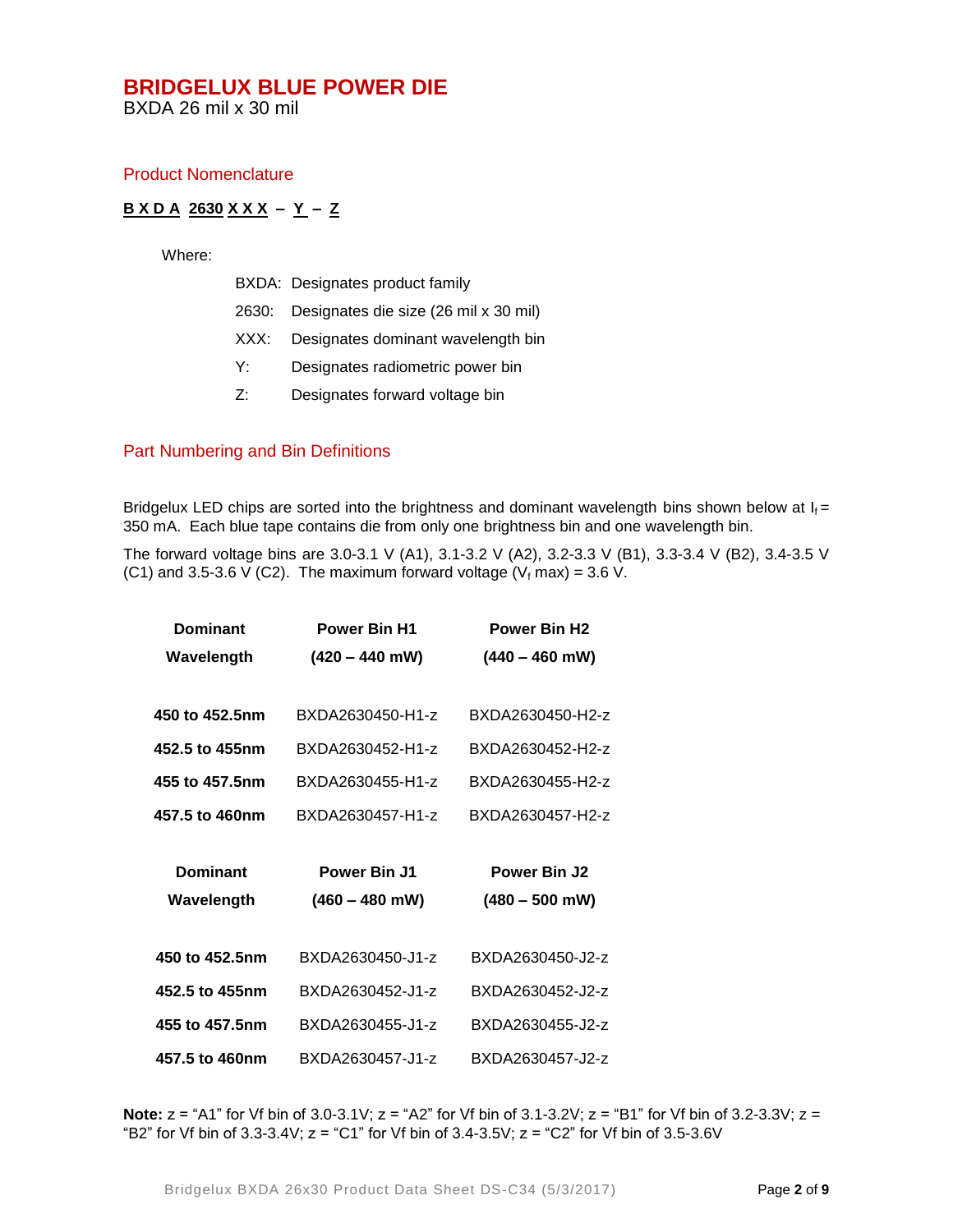BXDA 26 mil x 30 mil

### Mechanical Dimensions

| Chip size        | 660( $\pm$ 25) µm × 760( $\pm$ 25) µm      |  |
|------------------|--------------------------------------------|--|
| Wafer thickness  | $130(\pm 10)$ µm                           |  |
| Pad Gap          | $150(\pm 10)$ µm                           |  |
| Anode Pad (Au)   | $460(\pm 10)$ µm x 205( $\pm 10$ )µm       |  |
| Cathode Pad (Au) | $500(\pm 10)\mu m \times 225(\pm 10)\mu m$ |  |

### Absolute Maximum Ratings

| Parameter                                      | Symbol                    | <b>Maximum Rating</b>                    | <b>Condition</b>    |
|------------------------------------------------|---------------------------|------------------------------------------|---------------------|
| <b>DC Forward Current</b>                      | $\mathbf{I}_{\mathbf{f}}$ | $700 \text{ mA}^1$                       | $T_a = 25^{\circ}C$ |
| <b>Forward Voltage</b>                         | $V_{f}$                   | 3.6V                                     | $I_f = 350$ mA      |
| Reverse voltage                                | $V_{r}$                   | -5V                                      | $T_a = 25^{\circ}C$ |
| <b>Reverse Current</b>                         | ı,                        | $1.0 \mu A$                              | $V_r = -5 V$        |
| Junction Temperature                           | T <sub>i</sub>            | 150°C                                    |                     |
| Assembly Process Temp.                         |                           | $325^{\circ}$ C for < 5 seconds          |                     |
| Storage Conditions (chip on tape) <sup>6</sup> |                           | 0°C to $+40^{\circ}$ C ambient. RH < 65% |                     |

#### Notes:

- 1. Maximum drive current depends on junction temperature, die attach methods/materials, and lifetime requirements of the application.
- 2. Bridgelux LED chips are Class 1 ESD sensitive.
- 3. The typical spectra half-width of the BXDA2630 blue power die is < 25 nm.
- 4. Please consult the Bridgelux technical support team for information on how to optimize the light output of our chips in your package.
- 5. Brightness values are measured in an integrating sphere using silver plated single layer flip chip substrates without encapsulation.
- 6. Tapes should be stored in a vertical orientation, not horizontally stacked. Stacking of tapes can place excessive pressure on the bond pads of the LED.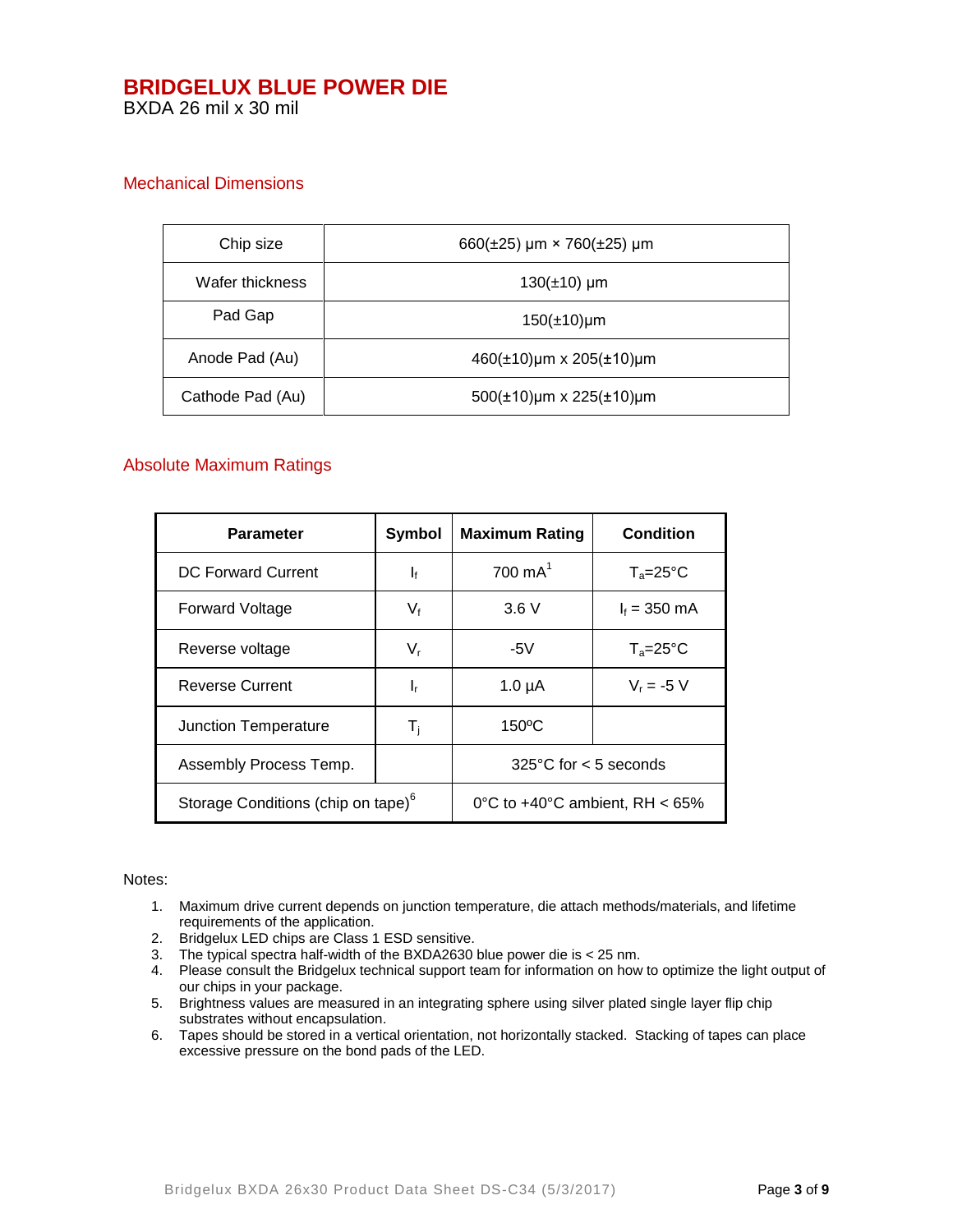BXDA 26 mil x 30 mil

### Environmental Compliance

Bridgelux is committed to providing environmentally friendly products to the solid state lighting market. Bridgelux BXDA2630 blue power die are compliant to the European Union directives on the restriction of hazardous substances in electronic equipment, namely the RoHS directive. Bridgelux will not intentionally add the following restricted materials to BXDA2630 die products: lead, mercury, cadmium, hexavalent chromium, polybrominated biphenyls (PBB) or polybrominated diphenyl ethers (PBDE).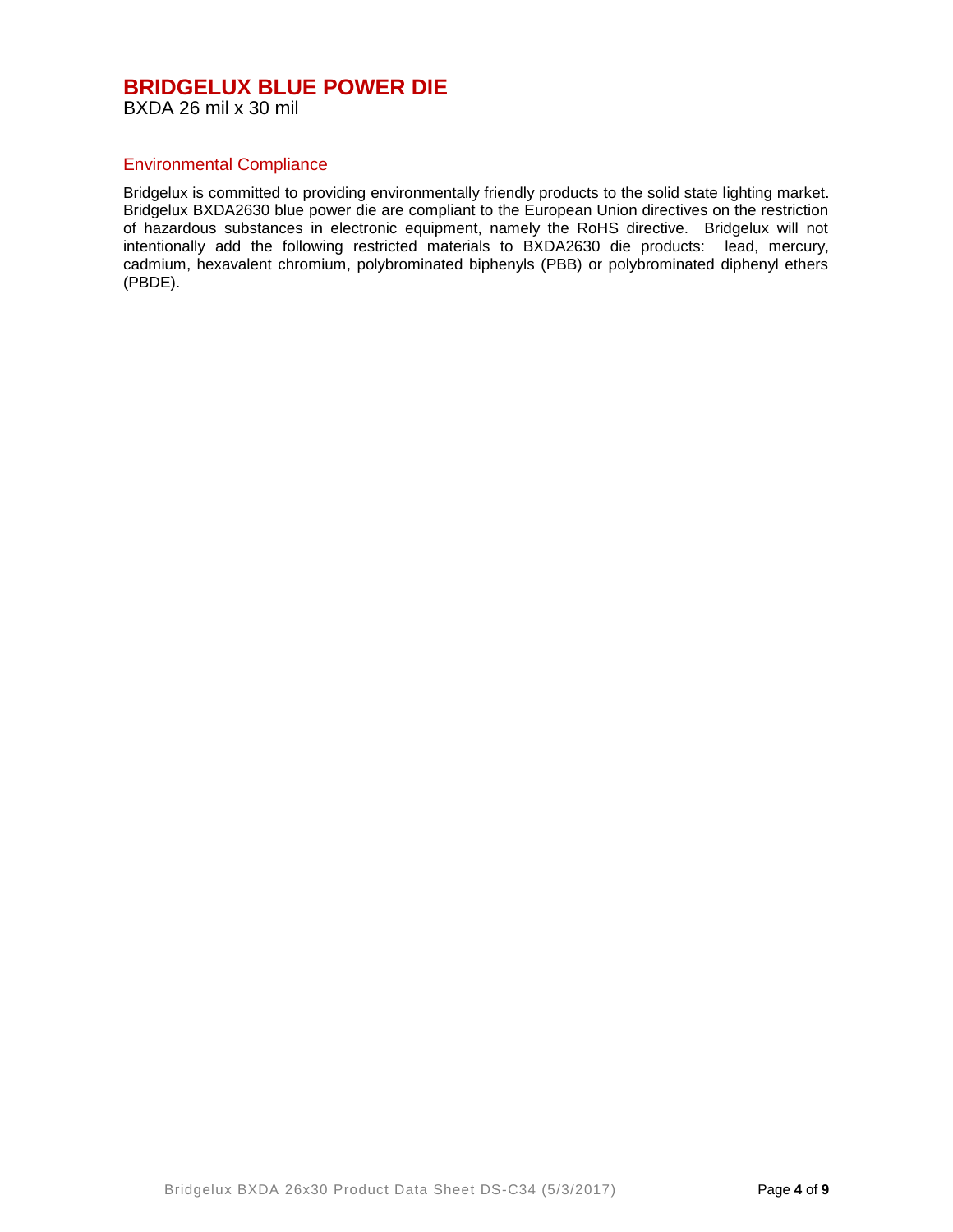BXDA 26 mil x 30 mil

### Performance vs. Current

The following curves represent typical performance of the BXDA2630 blue power die. Actual performance will vary slightly for different power, dominant wavelength and Vf bins.



Figure 1: Relative Luminous Intensity vs. Forward Current ( $T_i = 25^{\circ}C$ )



Figure 2: Forward Current vs. Forward Voltage  $(T_i = 25^{\circ}C)$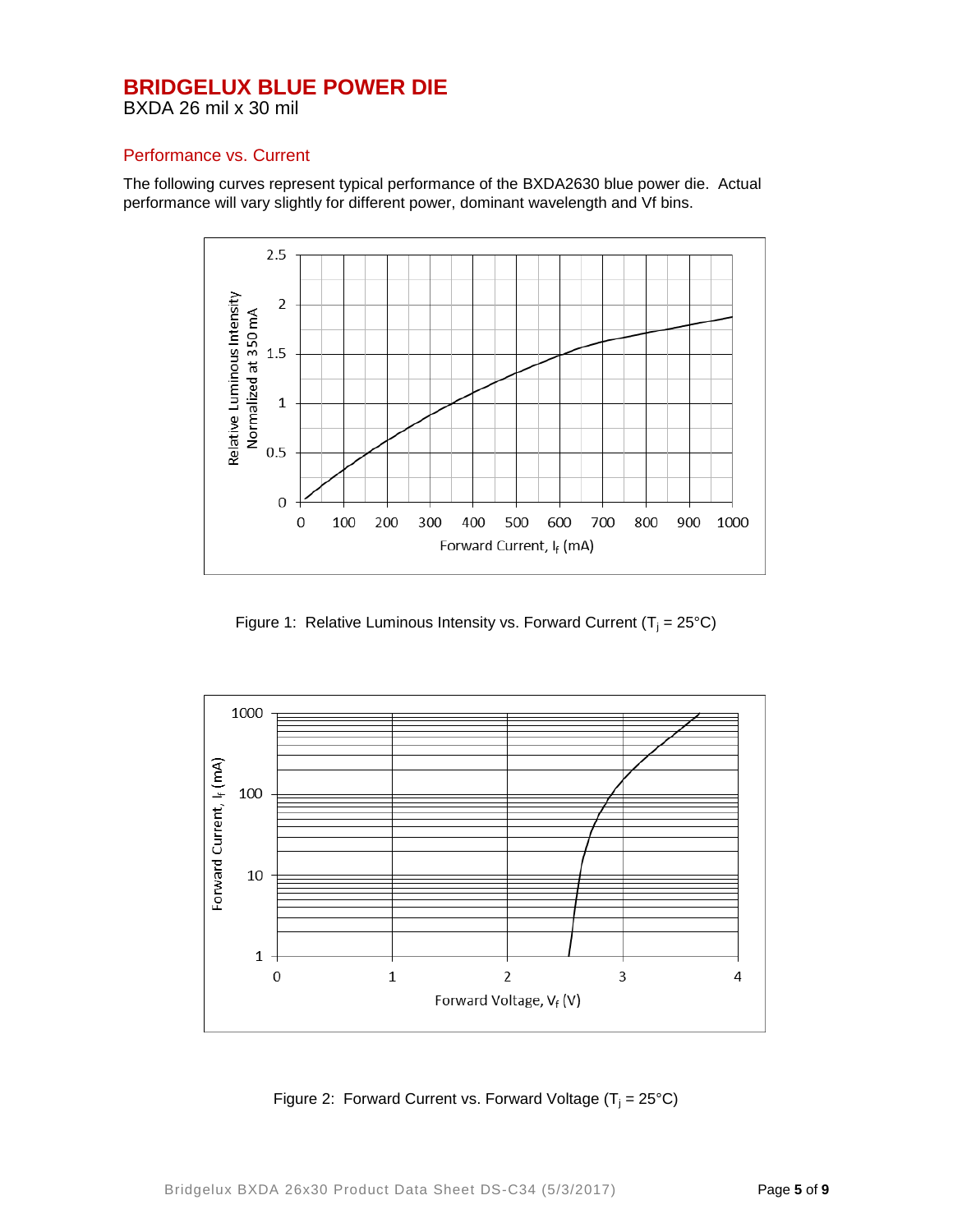BXDA 26 mil x 30 mil

### Performance vs. Junction Temperature

The following curves represent typical performance of the BXDA2630 blue power die. Actual performance will vary slightly for different power, dominant wavelength and Vf bins.



Figure 3: Forward Voltage Shift vs. Junction Temperature



Figure 4: Relative Light Intensity vs. Junction Temperature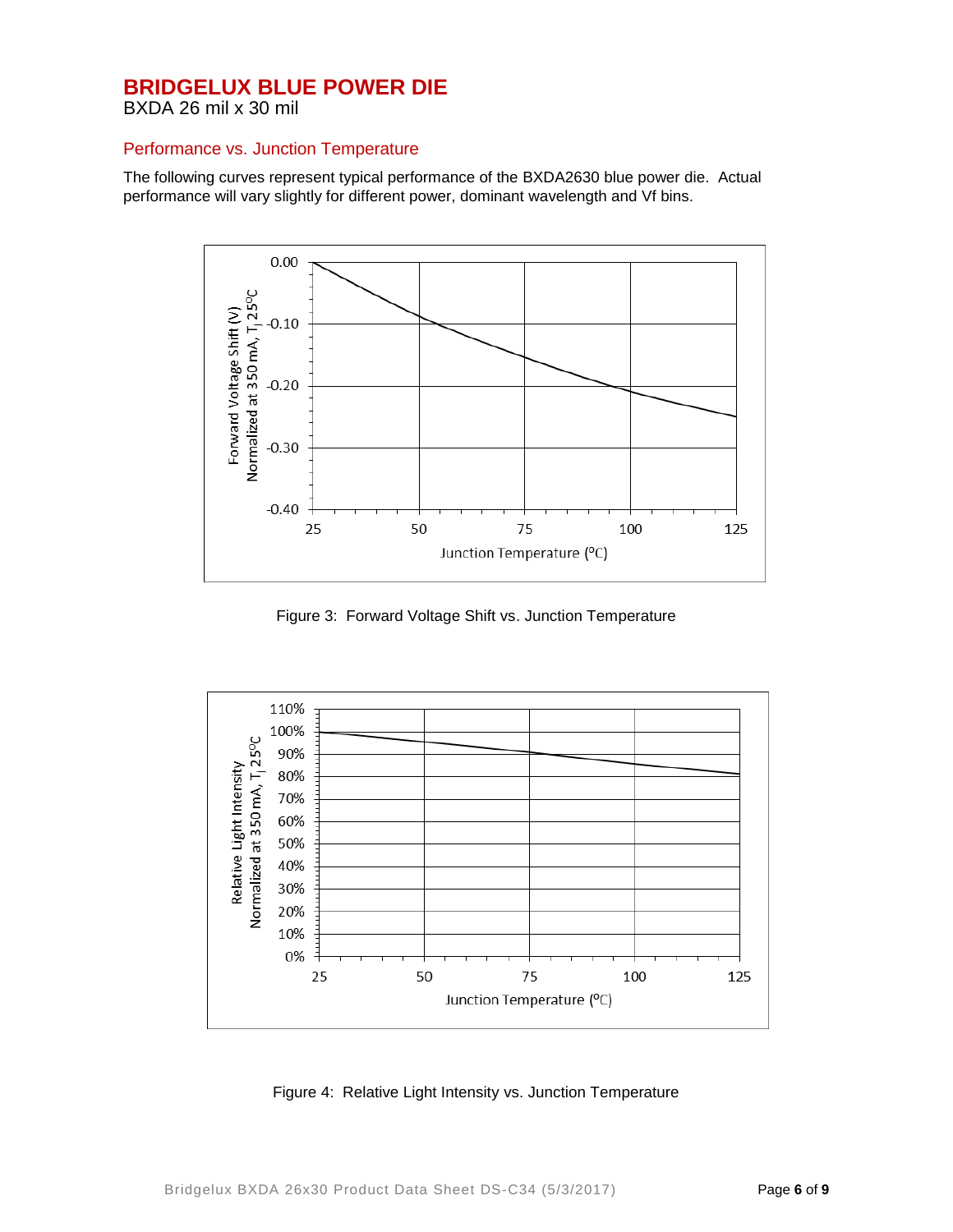BXDA 26 mil x 30 mil

### Wavelength Shift

The following curves represent typical performance of the BXDA2630 blue power die. Actual performance will vary slightly for different power, dominant wavelength and Vf bins.



Figure 5: Wavelength Shift vs. Junction Temperature



Figure 6: Wavelength Shift vs. Forward Current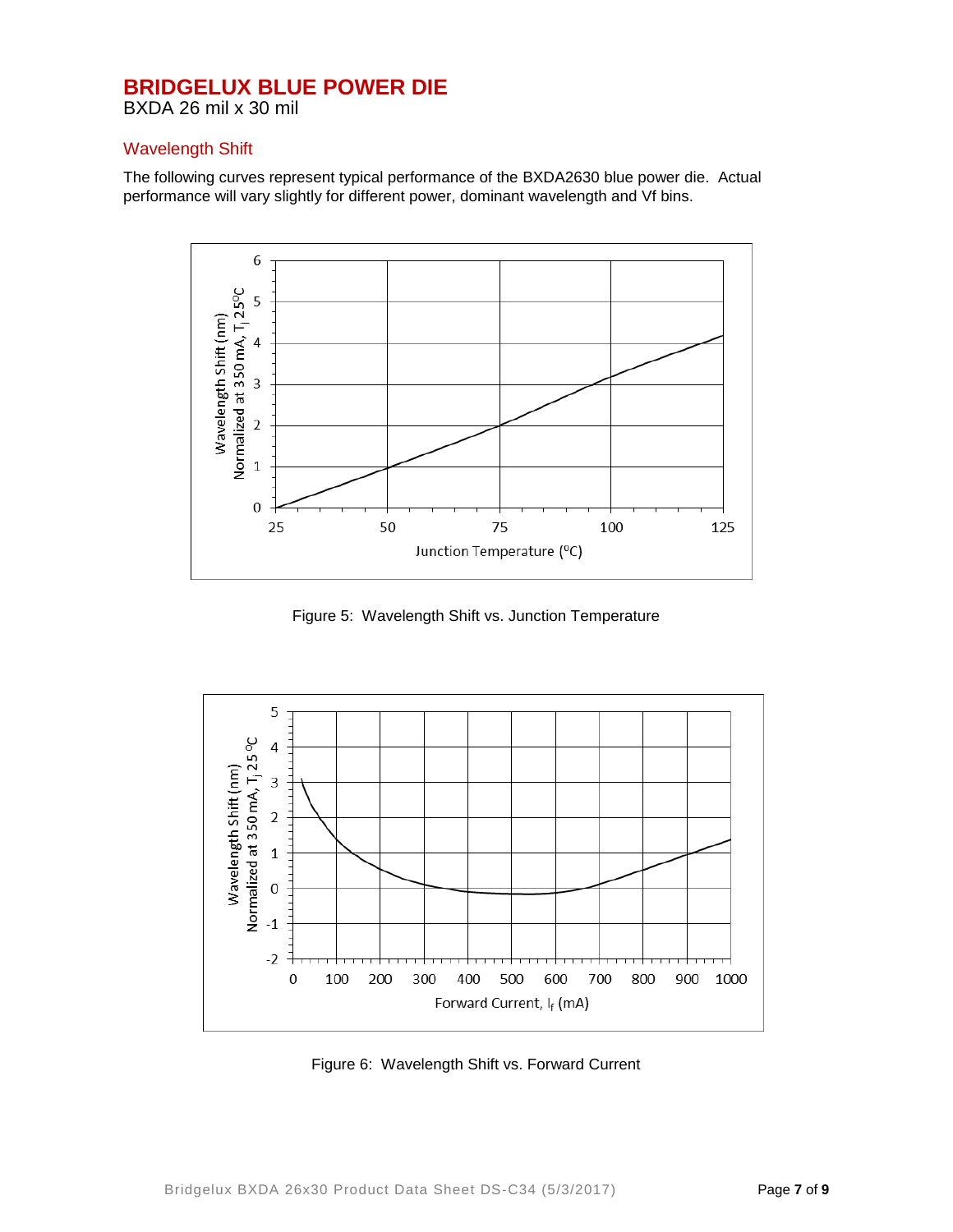BXDA 26 mil x 30 mil

### Current De-rating Curves



Figure 7: Current Derating Curve vs. Ambient Temperature (derating based on  $T_i$  max 150C)